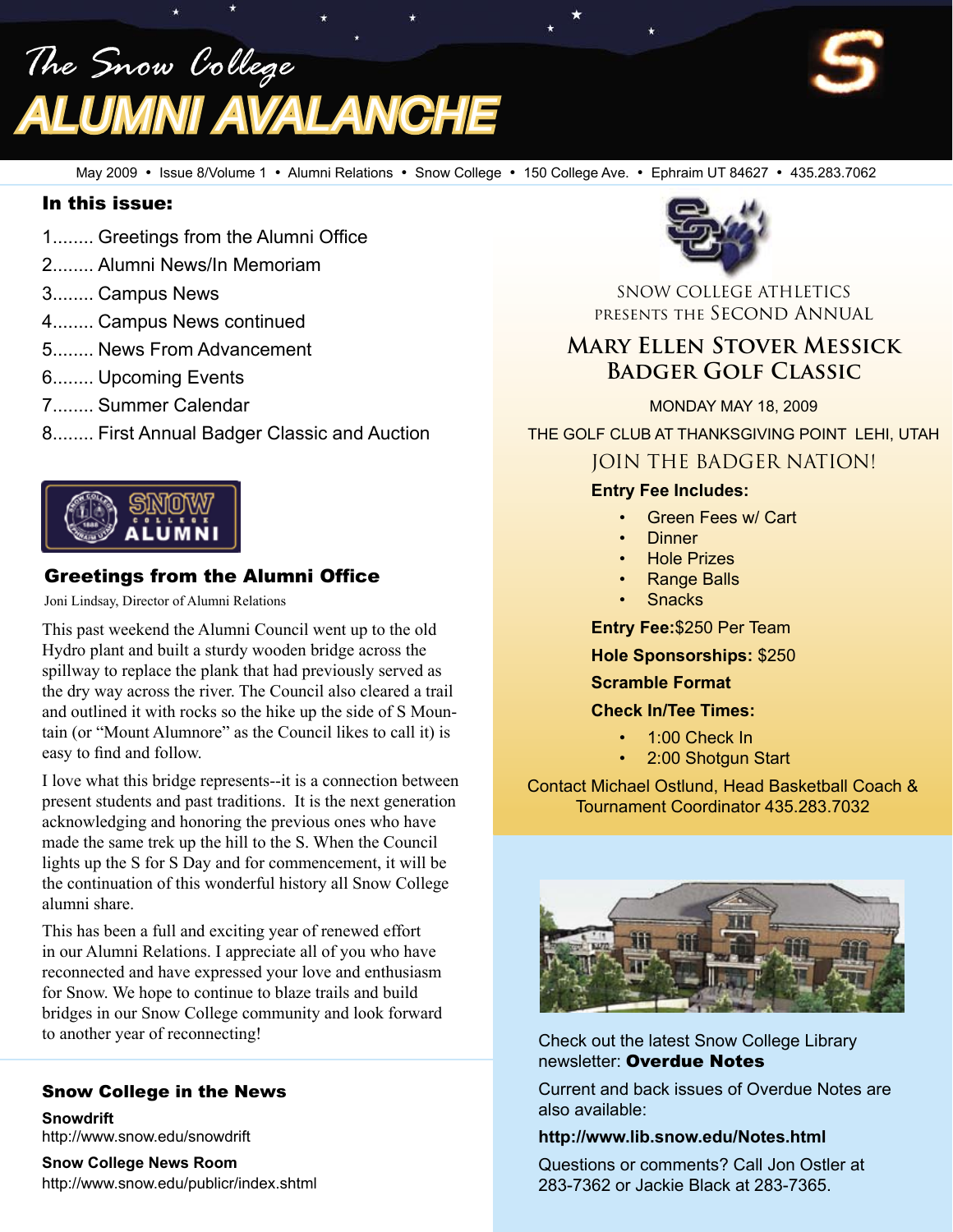# In Memoriam

#### Max Edward Aycock



Max Edward Aycock passed away April 1, 2009, at the home he built for his family in Ephraim, UT. He was born March 24, 1935, in Vernal, UT, to Thomas Edward and Dagmer Bylund Aycock. Max married Sonia,

the daughter of C. Ray and Geneva Irons Peterson, Dec. 16, 1959, in the Salt Lake Temple. He graduated with a BS, BYU, 1962; and a MA in English, U of U, 1969. Max spent his life teaching and serving others. He taught at Hillcrest Jr. High in Murray, night school at the U of U, and from 1969-2000 taught English and Western American Literature at Snow College. While at Snow College, he also served as Director of the Learning Assistance Center and the Vocational Division, and designed the layout for Snow's West Campus. He served honorable missions for The Church of Jesus Christ of Latter-day Saints in Northern California from 1955-1957, and at the Joseph Smith Academy, Nauvoo, Illinois, with his wife from 2001- 2002. He also served his church in numerous callings, but especially cherished the ten years he taught the seven and eight-year-olds in Primary. Although his health had deteriorated as a result of rheumatic fever contracted in 1948, Max did not let that deter him from restoring his great-great-grandfather's home in NC, which he and Sonia made into the Aycock Heritage Center of Family History, as well as their winter home.

#### Gregory Mark Nelson



Greg, 35, beloved father, son, grandson, brother and friend, went to be with Jesus, his Lord and Savior, due to a tragic and untimely death on March 20, 2009.Greg was born August 1, 1973 in Pierre, SD. He grew up in

Murray, Utah and is a graduate of Murray H.S. and Snow College where he played football and was the proud recipient of the Golden Badger award. Greg's life was filled with highs and lows but he was always a very loving and trusting person. He loved everyone and wanted to be loved in return. He especially loved his children and his Lord and Savior Jesus Christ. Greg attended Life Church in West Valley and enjoyed the ministries. He loved God's word and his personal relationship with Jesus was a large part of his daily life. He was compassionate to others but had a special place in his heart for children. He was involved in volunteer work for the Special Olympics and worked with special needs children before switching to a career in finance and investments. His love of children spilled over into his daily life for his sons and daughter.

#### Distinguished Emeritus Ross Findlay



Ross Partington Findlay passed away of causes incident to age on April 2, 2009, in Bountiful. He was 88. Ross was born May 18, 1920, in Smoot, Lincoln County, Wyo., to Hugh W. and Gertrude P. Findlay, the fourth of nine children. He worked on his father's dairy farm, hauled milk for the Star Valley Creamery and was well known for his beautiful singing voice. Ross graduated from Star Valley High School in Afton, Wyo., in 1938. He entered the

U.S. Army, serving with distinction in the European Theater during World War II, and was awarded four battle stars.On July 11, 1945, Ross married Linnie T. Marchant in the Salt Lake LDS Temple. He attended LDS Business College and graduated from Utah State University with a bachelor of science degree in 1950 and a master of science degree in 1952. He began his career in education as a teacher at Ephraim Junior High School and Spanish Fork High School. In 1955, he began his long career at Snow College as dean of students and associate professor of social science. He also served as registrar for nearly ten years, beginning in 1958. From 1975 until his retirement in 1982, Ross was director of admissions and registration at Snow. In 1994, Ross and Linnie received honorary doctorate degrees from Snow College for their service to the college and community. Ross's service to The Church of Jesus Christ of Latter-day Saints was long and varied. He served a mission in California from 1939 to 1941. He was a bishop and high councilor, and he assisted the local regional representative as executive secretary. Ross and Linnie served together as missionaries in Honolulu, Hawaii, from 1983 to 1985. He directed the Manti LDS Temple visitor center and served as an ordinance worker and sealer in the temple. Ross had a lifelong love for Boy Scouting and dedicated himself to furthering the goals and ideals of this organization. He founded and led the Snow College Merit Badge Pow Wow. He completed training at Philmont; served on the staff for Wood Badge, including as course director; was an executive board member of the Utah National Parks Council; and received the Silver Beaver Award. He found great satisfaction as he worked to provide the best possible Scouting program for young men.

#### 'Dancing Queen' retires from Snow

EPHRAIM—Snow College, the community and hundreds of former dancers



(now women with families) all said goodbye to 24-year-veteran Badgerettes director Kathleen Pili in her 24th annual Badgerettes Review.

"This year's review was wonderful! Everyone I knew was there. It was almost like being able to attend my own funeral," Pili said, jokingly. "My entire family was bawling," Pili said, "My 19-year-old son asked me, 'Mom, what are we going to do now that you are done with Badgerettes?'

Then I realized, I have been directing the Badgerettes longer than he had been alive."

To read the entire Sanpete Messenger article, go to:

**http://www.sanpetemessenger.com/storys/lifestyle4-1-09-2.html**



**Small Business Development Center** Accredited by the Association of Small Business Development Centers

We would like to announce our upcoming Entrepreneurial Series business management class that will start fall semester. It is open to BMGT students and to local business owners and community members. We will have 13 business entrepreneurs come to speak about how they started their business and what concepts were key to their success.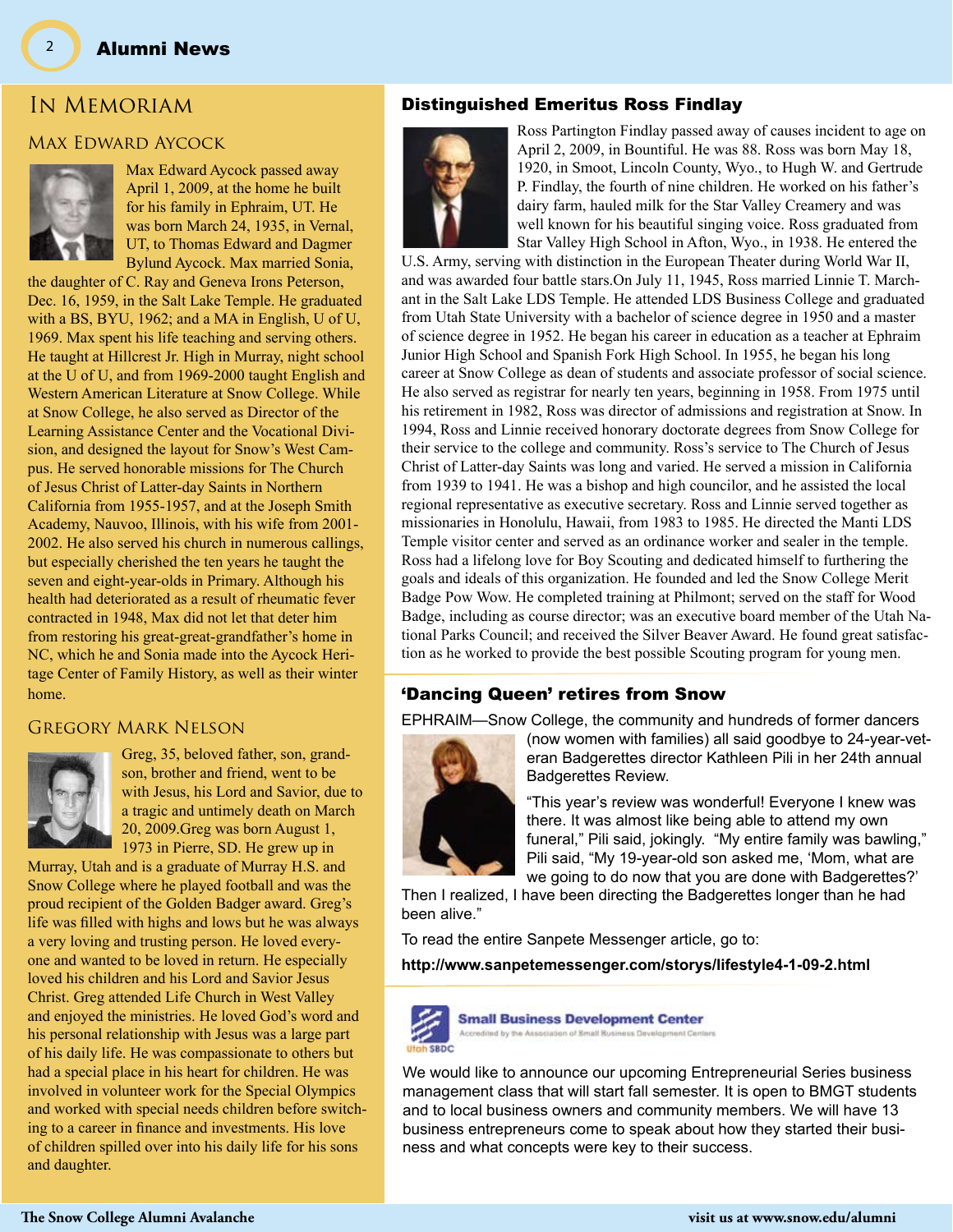Campus News

3

#### International Food Festival

On April 2, 2009 the International Food Festival filled the Greenwood Student Center with dancing, music, costumes, and an assortment of tasty dishes. The annual event featured over forty food items from twenty-six countries. Snow College international and foreign language students spent a lot of time and energy as they planned the recipes, prepared the ingredients, and cooked the menu items.

"I was up until five o'clock in the morning cooking," Dinar Kunakaev, a sophomore from Russia said. "I eat vak belyashi all the time at home, but I never cooked it. I have a

new respect for my mother for making it now." Other students were on the phone or the Internet to get advice on recipe ingredients or cooking instructions. Some foreign language students learned the cultural significance of food from a



country other than their own. Spanish, French, Japanese, and Italian classes all participated by cooking food from a different country.

Over four hundred Snow students and community members came to the food festival. Visitors bought tickets which they could exchange for samples of diverse food from countries



in Europe, Asia, the Americas, Africa, and the Middle East. "It's a great chance to get to eat something other than pizza and hamburgers," one Ephraim resident reported. Tiramisu, pupusas, perogis, musubi, gyoza,

oyakadon, pinapple fried rice, kabsah, and posole were just a few of the menu items available at the festival.

In addition to the delicious international food, the students provided entertainment throughout the evening. A fashion show highlighted the costumes from a variety of countries, and the Snow students lit up the runway with the bright colors and patterns from their homeland. Finally, there were dances from the multi-cultural center, musical performances, and instrumental numbers.

"This is a great way to get the community and our Snow international students together," said Diane Ogden, Director of the International Center at Snow. By experiencing an-

other culture's food it is possible to increase intercultural awareness, and have fun in the process. Even in a rural area of Utah, it is possible to come together and celebrate international cultures and the diversity of



Snow College. The festival is a small, but important, step to increasing understanding of other cultures around the world.

Next spring the International Food festival will be back again on Thursday, April 8th, 2010. Put it on your calendar!

And check out the Internationl Center's Spring Newsletter: **http://www.snow.edu/international/newsletter.htm**

### Wellness Center

The Wellness Center just sponsored a "Walk a Mile in her Shoes" event. Read more about it in the Snowdrift:

#### **http://www.snow.edu/snowdrift/content/4-8-09/News/05.html**

President Wyatt and a Snow student who had been a victim of sexual assault spoke on the prevention and intervention methods. We keep a continual effort to protect our students and provide a safe campus.

In addition, we are going to offer employees and students an on campus opportunity to receive free certification for the 40 hour rape victim advocate training in Oct. 2009 so that we have many available to help all next school year. Interested persons can contact us at 435-283- 7125 if they want to be included in the training.

#### Communications Brings Back Debate Team

Alumni everywhere will be glad to know that the Communication Department has the Snow College Speech team up and running again. We competed at SUU and our students took top honors in two areas. Snow has a proud history--including a national championship--and we're grateful to be back in business!

#### Geology

April 15 - 18 a group of 8 Snow College students and alumni joined Dr Alan Titus, Paleontologist for the Grand Staircase-Escalante National Monument, on a dinosaur dig! This unique opportunity is usually reserved for professionals and graduate students. Alan has extended Snow College an invitation to return each spring to help with the various sites in the park. We will be blogging from the field:

#### **http://www.snowgeology.blogspot.com**

Alan has had some incredible discoveries in the monument in the last few years: Here is a link to the park's paleo update:

**http://www.blm.gov/ut/st/en/fo/grand\_staircase-escalante/programs/paleontology/news/2007**

#### HOSA

The Snow College HOSA club attended the State HOSA competition this year in Layton Utah. We had 30 LPN, and 5 CNA students compete. They did a great job this year. We had 13 1st place finishes. Nationals will be in June this year in Nashville TN. **(see pg 4)**

#### PBL

The Snow College PBL business club participated in its annual state competition this past weekend. Thirteen Snow students attended the conference. Nine of our students took first or second place, securing themselves an invitation to the national conference in Anaheim. Many students won multiple awards. **(see pg 4)**

Two outstanding Snow students received special recognition. Lori Taylor was elected to become next year's state PBL vice president. Marianne Evans was selected to receive a special \$500 scholarship to assist in the pursuit of her career goal to become a business teacher.

Keep in mind that our students compete with students attending fouryear institutions. Our students represented Snow College so well! We are very proud of their efforts and congratulate them on their success.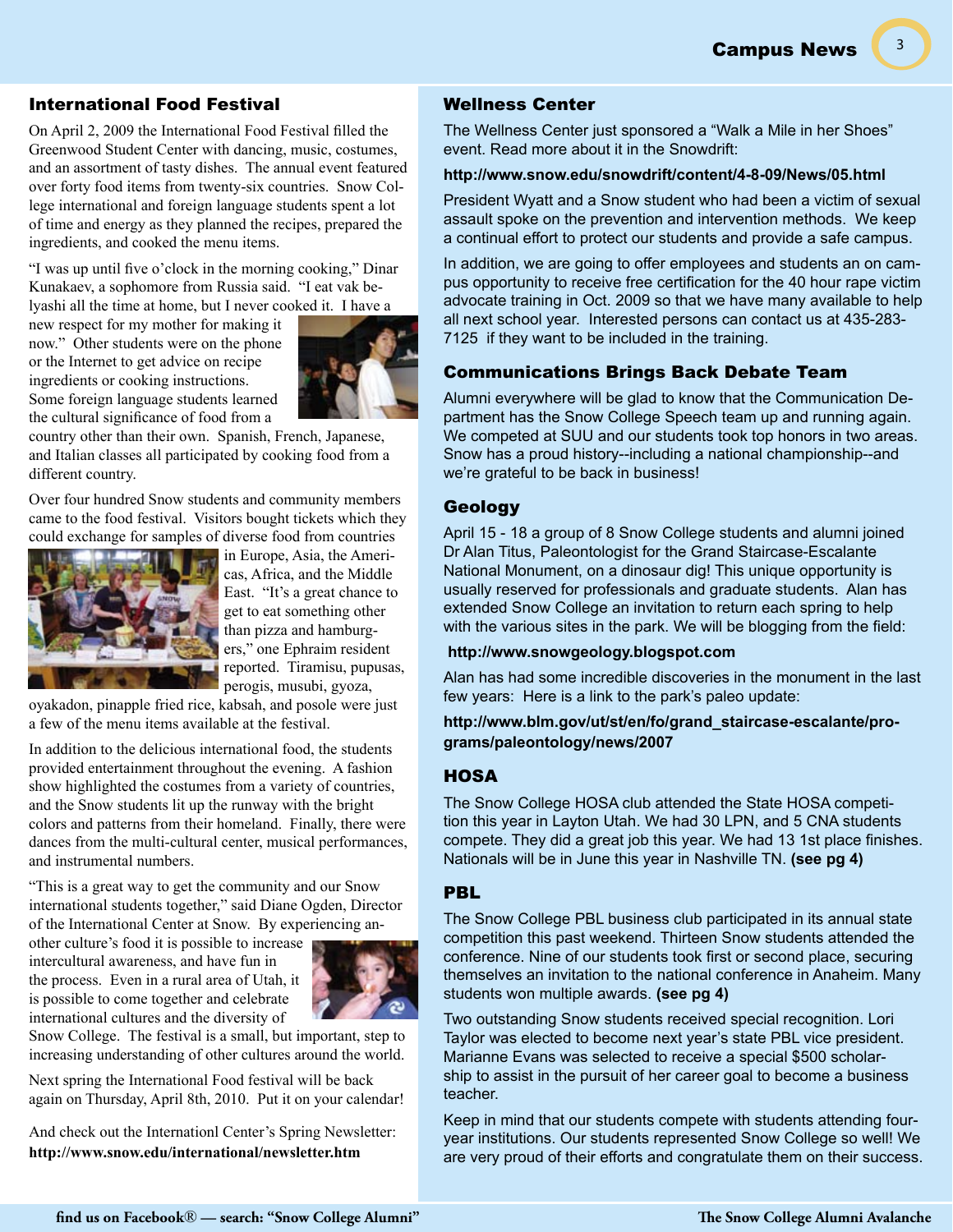#### **Weeds**

The Snow College Journal of Art and Literature, Weeds, announced its winners in April. The journal represents many of the talented writers and artists attending Snow College.

| Essay:              | Bree Gunnel 1st place     |
|---------------------|---------------------------|
|                     | Elyse Taylor 2nd place    |
|                     | Torle Menbee 3rd place    |
| Poetry:             | Michael Snell 1st place   |
|                     | Camille Rowley 2nd place  |
|                     | Allyson Chapman 3rd place |
| <b>Short Story:</b> | Emma Clark 1st place      |
|                     | Sarah Butler 2nd place    |
|                     | Nathan Kemp 3rd place     |
| Art:                | Bradley Taylor 1st place  |
|                     | Ashley McNew 2nd place    |
|                     | Alan Curtis 3rd place     |

The journal will be available the end of April.

#### HOSA AWARDS

The list of all of the students that placed in the top 3 in their categories is as follows:

**Medical Terminology:** 3rd Allison Brown

**Medical Math:** 1st Richard Hess, 2rd Devin Ball, 3rd Rodney Nielson

#### **Kaiser National Health Issues Test:**

1st Sandra Jones, 2nd Joan deGraffenried, 3rd Shane Yardley

**Nutrition Test:** 1st Darla Farreira

**Patho Test:** 1st Amie Runolfson, 3rd Kristina Winkel

**Human Growth & Dev. Test:** 1st Alyssa Merrell, 2nd Melinda Barton

**Prepared Speaking & Medical Spelling:** 1st Lee Christensen

**Medical Photography:** 1st Allison Brown, 3rd Rodney Nielson

**Clinical Nursing:** 1st Jennifer Schultz, 2nd Aytana Olsen, 3rd Jared England

**Career Health Display**: 2nd Sheena Nay & Laura Obray, 3rd Devin Ball & Sandra Jones

**Creative Problem Solving:** 1st Heather Warner, Laurie Morrison, Colette Bullock, & McKayla Brough, 2nd Jamie Elsberry, Jessica Johnson, & Jennifer Schultz, 3rd LaChelle Aagard, Jared England, Darla Ferreira, & Shaylee

**First Aide:** 1st Joan deGraffenried & Shane Yardley

**Nursing Assisting - Post secondary**: 1st Teri Edwards, 2rd Khris Parker, 3rd Emily Sorenson

**Nursing Assisting - Secondary:** 3rd Steven Johansen

**Health Education:** 1st Kristina Winkel, Carli Umphenour, Kara Moulton, & Richard Hess

# PBL AWARDS

#### **CHAPTER AWARDS**

1st place – Gold Seal Chapter Award 1st place – Community Service Project (Marianne Evans, Lori Taylor, Aubrey Wootton) 2nd place – Chapter Newsletter Award of Merit (Spencer Rowley)

3rd place – Local Chapter Annual Business Report (Deanna Boorman, Ashlyn Henline)

#### **INDIVIDUAL AWARDS Deanna Boorman**

- Emerging Business Issues 2nd place
- Business Decision Making 4th place
- Desktop Publishing 4th place
- Job Interview 7th place

#### **Jackie Brown**

• Impromptu – 9th place

#### **Brady Crane**

- Business Law 2nd place
- Accounting Principles 8th place
- Computer Applications 6th place

#### **Marianne Evans**

- Public Speaking 3rd place
- Statistical Analysis 3rd place

#### **Kelsie Johnson**

- Business Communications 1st place
- Job Interview 3rd place
- Word Processing 8th place

#### **Tiffany Nelson**

- Job Interview 2nd place
- Word Processing 6th place
- (Unofficial award of excellence for Business Decision Making)

#### **Zach Nelson**

- Sales Presentation 2nd place
- Sports Management and Marketing 5th place
- Impromptu 7th place

• (Unofficial award of excellence for Business Decision Making)

#### **Spencer Rowley**

- Networking Concepts 1st place
- Computer Concepts 2nd place
- Cyber Security 2nd place
- Help Desk 2nd place

#### **Carl Sorensen**

- Accounting Principles 3rd place
- Computer Applications 8th place
- Microeconomics 9th place

#### **Catherine Taylor**

- Emerging Business Issues 2nd place
- Business Decision Making 4th place

#### **Lori Taylor**

- Business Ethics 2nd place
- Business Communications 8th place

#### **Aubrey Wootton**

- Business Ethics 2nd place
- Computer Applications 4th
- Business Communications 7th place

4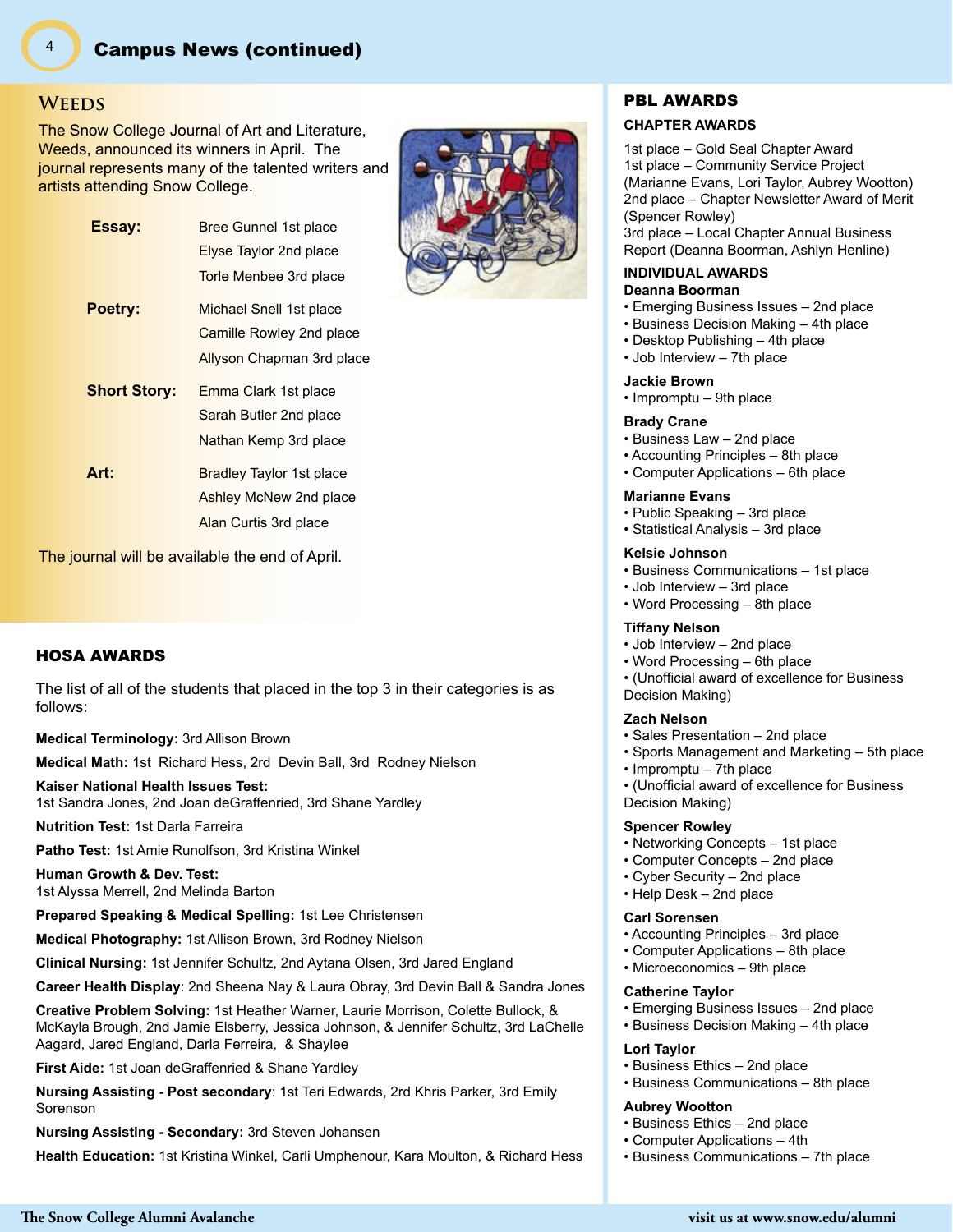5



# **Small Business Development Center**

Alan Christensen, Director of the Small Business Development Center (SBDC) at Snow College (Ephraim campus), and Keith Church, Assistant Director, (Richfield Campus), have been selected to receive the prestigious Utah District U.S. Small Business Administration (SBA) Small Business Development Center Service Excellence and Innovation Center Award of the Year. The criteria for the award includes: 1) Creating and developing innovative events and/or programs, publications, research materials and online applications to enhance small business awareness and solutions, 2) Being advocates for the SBA, SBDC and the small business community, and 3) Preparing the local SBDC center for success by actively participating with the state SBDC office in the development and execution of the strategic plan and professional development of SBDC counselors. Christensen and Church are being recognized at a time when many small businesses across the county have encountered economic and financial hardship.

Stan Nakano, District Director of SBA's Utah District Office, observed that "this year's winners...are an excellent group of champion winners who are dedicated to supporting the causes of small businesses in their communities and in the state."

For more information SBDC services in your area, go to: **www.utahsbdc.org**



Snow College Richfield SkillsUSA club members participated in a statewide competition that took place on March 26th and 27th at Salt Lake Community College's campus (SLCC). During the opening ceremony Dr. Larry A. Kruger gave a warm welcome to everyone participating in the competition and guest speaker Troy Justesen gave a motivational speech before the competitions began, encouraging everyone in the audience to perform their best during the competition.

Of the 39 Snow College Richfield team members that went to state, 21 students brought home medals. The Snow College Richfield students won in the following categories: Promotional Bulletin Board, Ginny Morrill won second place in Promotional Bulletin Board, Travis Dewey won 3rd place in Internetworking, Suzanne Sondrup won 1st place in Technical Computer Applications, and 2nd place in the same category went to Kristen Kemp. Rosemary Salyer and Steven Allen won 2nd place in Web Design. Lee Boren won 2nd place in Advertising Design. April Meacham, Tyler Whitehead, Curtis Warner, Brennon Nielson and Chayleen Anderson won 1st place in the Quiz Bowl. In the Culinary Arts competition, Presten Thompson placed 2nd. Ryan Morrill, Cody Lamb, and Marlise Winget won 3rd place in Automated Manufacturing Technology. Andy Sitterud won 1st place in Precision Machining Technology while 3rd place went to Kaeden Murdoch. In the Secondary division of Precision Machining Technology Logan Twitchell won 1st place, and 2nd place went to Shad Newby. In the Related Technical Math Post Secondary divison Matthew Olson placed 1st, while in the Secondary division, Kyle Finlinson placed 1st. Cory McGee placed 1st in Welding.

# Contributions of Appreciated Property

Snow College appreciates and relies on the generosity of alumni and friends to achieve and maintain the high standards and continued viability of the college. There are many ways to contribute, and depending on your particular circumstances you might consider donating an appreciated asset to the Snow College Foundation.

Below is a scenario comparing the consequences of selling against donating:

#### **Disposing of appreciated property**

#### **Assumptions:**

| <b>Basis in Property</b>          | 8,000   |
|-----------------------------------|---------|
| Fair market value                 | 150,000 |
| Additional income (capital gains) | 142,000 |

Of course, additional taxes would depend on individual circumstances, but could include:

(1) capital gains/federal income tax

(2) state income taxes

(3) additional tax on Social Security benefits

Combined [marginal] tax rate can easily exceed 45% depending on individual circumstances (45% is used as an example). Accordingly, tax savings [from donating] result in savings of 45%.

**Selling** (option 1):

| Cash received from selling asset | 150,000 |
|----------------------------------|---------|
| [estimated] taxes                | 63,900  |
| Cash available after taxes       | 86,100  |

**Donating appreciated property** (option 2):

| Value of charitable contribution (FMV) | 150,000 |
|----------------------------------------|---------|
| Tax savings (at 45%)                   | 67,500  |

**Conclusion:** The gap between selling or donating [appreciated property] shrinks further when the donor is in a high tax bracket.

In the example provided, what costs the donor \$18,600 ((\$86,100 option 1, less \$67,500 option 2) benefits Snow College \$150,000!

Some examples of appreciated assets:

- Real estate
- Retirement plan assets (e.g. IRA)
- Stocks, bonds, mutual funds

**Note:** While contributions to [the] Snow College Foundation are tax deductible (IRC sec  $501(c)(3)$ ), contributions to Snow College [per se] are not (IRC sec  $509(a)(3)$ ).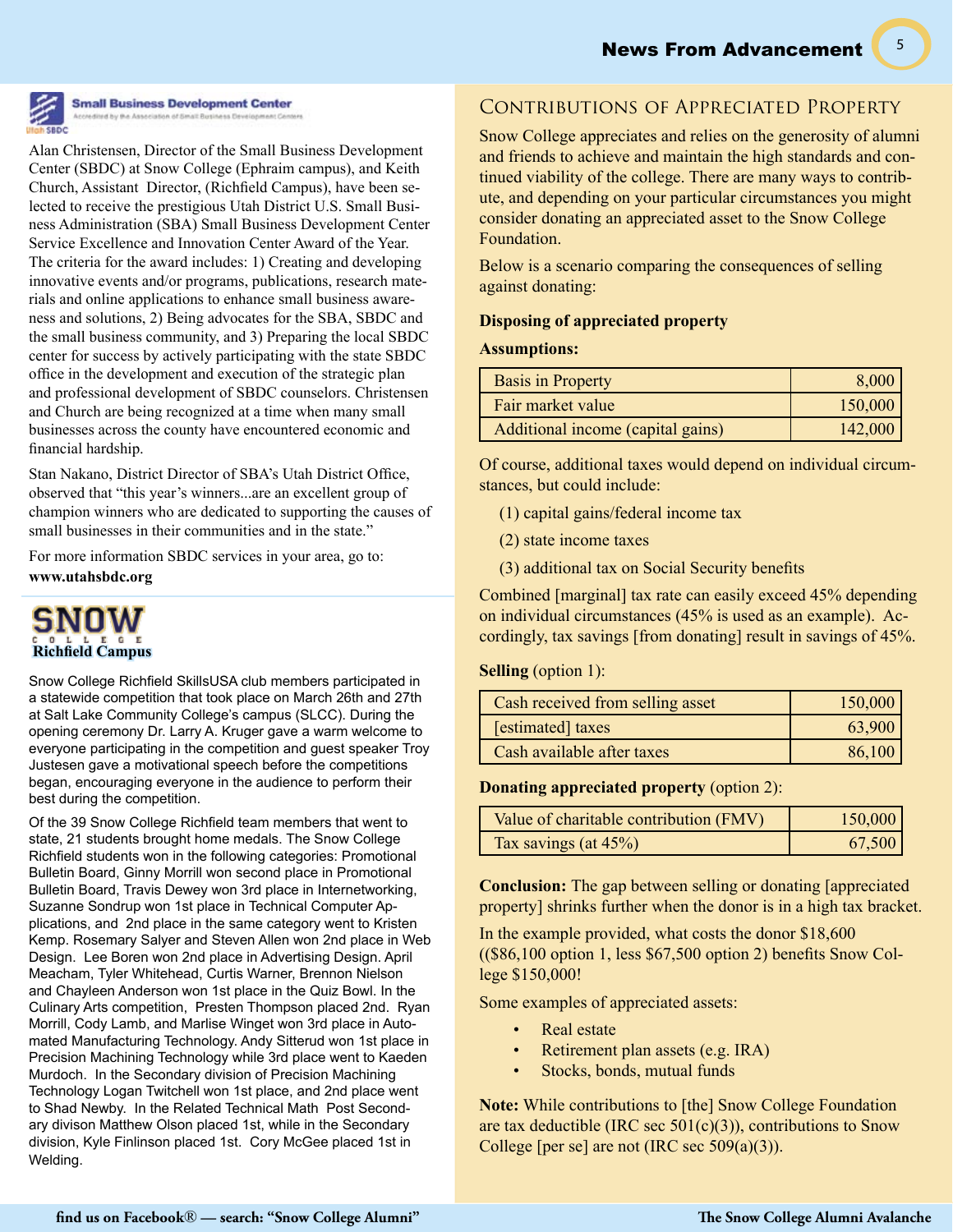# SNOW COLLEGE HORNE SCHOOL OF MUSIC

#### **2009 Summer Concert Series**

#### **June 24 - The Five Browns**

6

Utah's premier piano quintet. All Juilliard graduates.

#### **June 26 - Carol Wincenc**

Juilliard concert flutist and professor.

#### **June 27 / July 2- Manhattan to the Mountains Chamber Music Festival Faculty Concerts**

Performers are faculty from Manhattan School of Music from NY; Milan, Italy Conservatory of Music; Juilliard School of Music; New York Philharmonic Orchestra Members; Universities of Utah and Arkansas.

#### **July 7 - Juilliard Student Faculty Concert**

#### **July 10 - Juilliard Jazz Workshop Faculty Concert**

Including Carl Allen, Drums; Ben Wolfe, Bass; Benny Green, Piano; Rodney Jones, Guitar; Ron Blake, Saxophone; Scott Wilson, Trumpet; Jay Lawrence, Drums/Percussion; & Rich Dixon, Guitar.

# **Theatre arts department Snow College**

### **2009-2010 Season Productions**

#### **CHARLEY'S AUNT**

by Brandon Thomas October 7-10, 2009 Director: Kim Christison

#### **BUS STOP**

by William Inge November 18-21, 2009 Director: Brad Olsen

#### **THE FORGOTTEN CAROLS**

by Michael McLean December 3-5, 2009 Director: Kim Christison

#### **WEST SIDE STORY**

by Arthur Laurents, Leonard Bernstein, and Stephen Sondheim February 18-20 and 25-27, 2010 Director: Kim Christison

#### **A BAD YEAR FOR TOMATOES**

by John Patrick April 7-10, 2010 Director: Brad Olsen

**For more information, call 435.283.7478**

# TRADITIONAL BUILDING<br>SKILLS INSTITUTE

Historic Landscaping...................June 17-19 Winsdsor Chair Making...............June 22-26 Old World Skills in Wales............July 29-Aug 5 NEW! Gravestone Restoration....August 20-22

Alumni are invited to participate! **www.snow.edu/tbsi**

TBSI and Russ Mendenhall invite you to participate in the Old World Traditional Building Skills Service Project July 29-August 5, 2009. The destination is Pen Y Bryn in Northern Wales, the last known residence of Llewellyn the Last and his daughter Gwenllian, the first and last trueborn Princess of Wales. Working on Pen Y Bryn means using skills to restore work originally completed between the 11th and 16th centuries. **http://www.llywelyn.co.uk/index.html**

Proposed itinerary includes flight from SLC to Manchester, England:

**Day 1:** Tatton Home & Gardens (Chester or Conway)

**Day 2:** Morning: start service learning project at PenY Bryn, Hike to Aber Falls

**Day 3:** Morning: continue project, Caernarfon Castle or Conway Castle / Afternoon, wood carving demo (Welsh Love Spoons)

**Day 4:** Morning: continue project ( if necessary) / Afternoon Penrhyn Castle, Visit Pennon or Llm Tiqway

**Day 5:** Travel to/see Snowdonian Mountains

Day 6: Visit Anglesey Island

Day 7: Return to Manchester Airport

Cost is \$1850. Price includes airfare, on-ground transportation, lodging, some meals, and entry to some historic sites.

#### **Payment schedule:**

\$200 deposit - May 11, 2009, secures your place

\$1000 by May 28, 2009, secures your air fare

\$650 - June 15, 2009

All deposits are nonrefundable. Any reservations made after May 28 will reflect any increase of air fare or accommodation as tourist rates apply (min. \$200.00, maximum \$600.00).

Please note a current passport is required and can take 6-8 weeks to get.

*"Words cannot describe how amazing this experience was for me working on Pen y Bryn, a place once lost...now found..was a once in a life time opportunity that I will NEV-ER forget! Someone once told me to be prepared to leave a piece of my heart in Wales. Well, I did that. But it wasn't a piece, it was a CHUNK. Thanks for the memories."*

 *--*a non-Snow student from California

Contact Joan Shand 435 283 7572 or Russel Mendenhall, Director

Traditional Building Skill Institute 150 East College Ave. Ephraim UT 84627 435 283 7575 office 801 319 9279 cell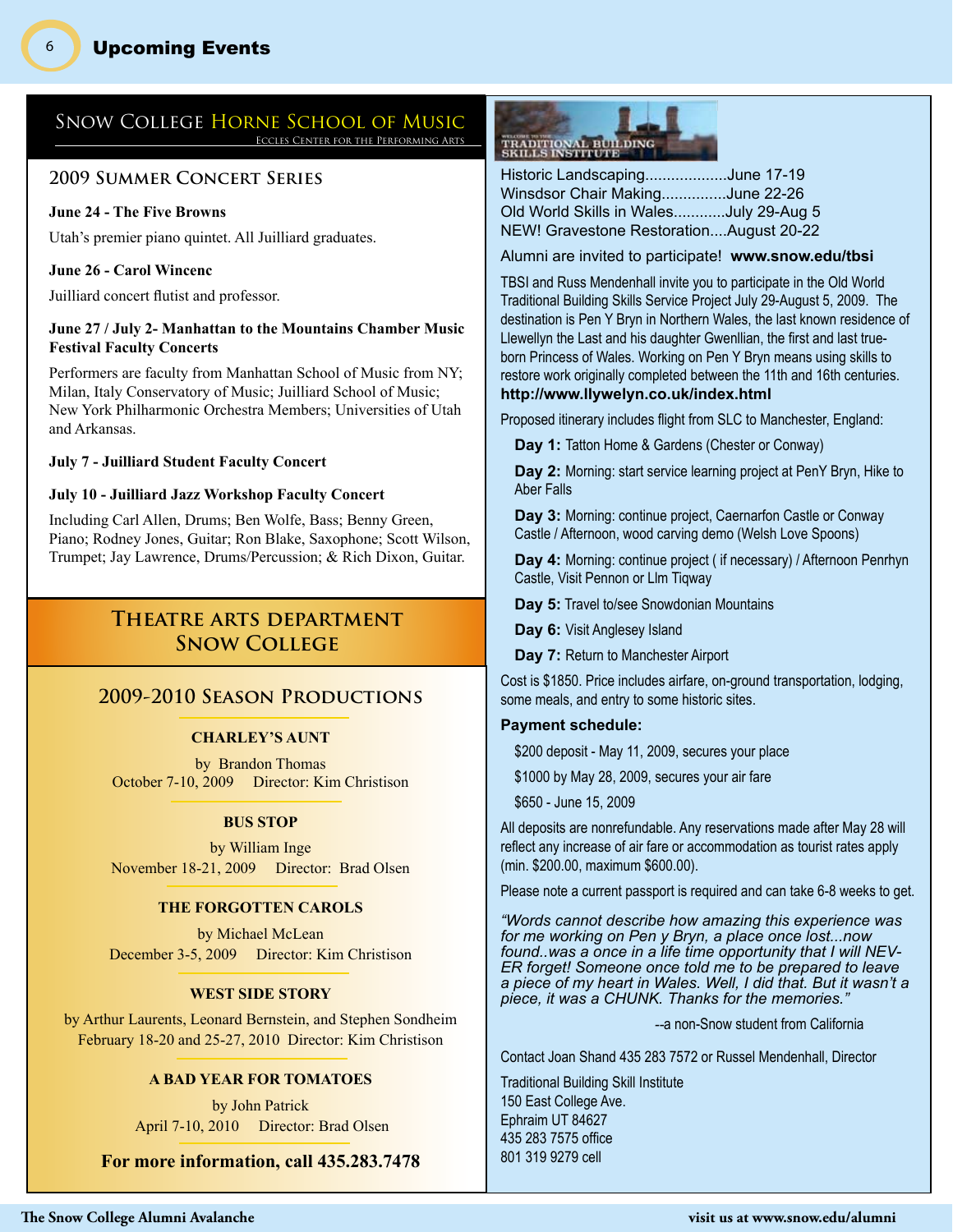7

| <b>Date</b>              | <b>Time</b> | <b>Location</b>                         | <b>Event</b>                                                                                                                      |
|--------------------------|-------------|-----------------------------------------|-----------------------------------------------------------------------------------------------------------------------------------|
| 5/1                      | 10:00 am    | Ephraim, UT                             | Commencement (Snow College Ephraim)                                                                                               |
|                          | $1:00$ pm   | Sevier Valley Center                    | Commencement (Snow College Richfield)                                                                                             |
| 5/2                      | 7:00 pm     | Sevier Valley Center Arena              | Xtreme Combat Fighting http://www.svc.snow.edu                                                                                    |
| 5/7                      | 7:30 pm     | Sevier Valley Center Arena              | The World Famous Lipizzanier Stallions                                                                                            |
| 5/9                      |             | Sevier Valley Center                    | <b>Miss Sevier</b>                                                                                                                |
| 5/18                     | $1/3$ pm    | Thanksgiving Point, Lehi                | Second Annual Mary Ellen Stover Messick Badger Golf Classic<br>Contact Michael Ostlund for information/registration: 435.283.7032 |
| $5/21 - 23$              | All Day     | Ephraim, UT                             | Scandinavian Days<br>http://scandinavianheritagefestival.com/default.aspx                                                         |
| $6/3 - 6$                |             | Sevier Valley Center                    | State Cinderella                                                                                                                  |
| $6/8 - 12$               |             | Snow College Theatre Arts<br>Department | The Juilliard Drama Intensive                                                                                                     |
| $6/17 - 18$              |             | Snow College                            | TBSI: Historic Landscaping www.snow.edu/tbsi                                                                                      |
| 6/20                     |             | Sevier Valley Center Arena              | <b>Xtreme Combat Fighting</b>                                                                                                     |
| $6/22 - 26$              |             | Snow College                            | TBSI: Windsor Chairmaking www.snow.edu/tbsi                                                                                       |
| 6/24                     |             | Snow College Eccles Center              | The Five Browns - Utah's premier piano quintet                                                                                    |
| 6/26                     |             | Snow College Eccles Center              | Carol Wincenc - Juilliard concert flutist and professor                                                                           |
| 6/27                     |             | Snow College Eccles Center              | Manhattan to the Mountains Chamber Music Festival Faculty Concert                                                                 |
| 6/29                     | $7/8$ am    | Oakridge Golf Country Club              | First Annual Badger Classic and Auction                                                                                           |
| $6/24 - 7/3$             |             | Snow College Eccles Center              | Manhattan goes to the Mountains Chamber Music Festival and School<br>http://www.snow.edu/music/ManhattanWorkshop.html             |
| 6/28                     |             | Sevier Valley Center                    | Independence Program                                                                                                              |
| $7/1 - 2, 4$             |             | Sevier Valley Center                    | <b>Field of Stars</b>                                                                                                             |
| 7/2                      |             | Snow College Eccles Center              | Manhattan to the Mountains Chamber Music Festival Faculty Concert                                                                 |
| $7/6 - 11$               |             | Snow College Eccles Center              | Julliard at Snow College Jazz Rhythm Section Workshop<br>http://www.snow.edu/music/JuilliardWorkshop.html                         |
| $7/6 - 9$<br>$7/13 - 16$ |             | Ephraim, UT                             | Michael Ostlund Badger Basketball Camps<br>Call 435.283.7033 for sign up information                                              |
| 7/7                      |             | Snow College Eccles Center              | Juilliard Student Faculty Concert                                                                                                 |
| 7/10                     |             | Snow College Eccles Center              | Juilliard Jazz Workshop Faculty Concert                                                                                           |
| 7/18                     |             | Sevier Valley Center Arena              | <b>Xtreme Combat Fighting</b>                                                                                                     |
| $7/29 - 8/5$             |             | Wales, UK                               | TBSI: Old World Skills in Wales www.snow.edu/tbsi                                                                                 |
| 8/19                     |             | Snow College                            | <b>Fall Semester Begins</b>                                                                                                       |
| 8/20-22                  |             | Snow College                            | TBSI: Gravestone Restoration www.snow.edu/tbsi                                                                                    |
| 8/29                     | 8:00 pm     | Scottsdale, AZ                          | Badger Football: Snow College @ Scottsdale<br>http://www.snowbadgers.com/football/schedule.shtml                                  |

# SCANDINAVIAN HERITAGE FESTIVAL

# Velcommen!

2009 Scandinavian Heritage Festival Thursday - Saturday, May 21-23 (Memorial Day Weekend) in Ephraim, Utah.

To learn more, click through the website or call the festival information line, (435) 835-4241, which is answered by knowledgeable staff from our local newspaper.

**http://scandinavianheritagefestival.com/default.aspx**

# Badger<br>- Basketball

# MICHAEL OSTLUND BADGER BASKETBALL CAMPS

3RD-10TH GRADE BOYS

July 6-9 / July 13-16

COST: \$155 OR \$195 OVERNIGHT

\*\*REGISTER BEFORE MAY 31 AND SAVE \$20\*\* CALL 435.283.7033 FOR SIGN UP INFORMATION

**find us on Facebook**® **— search: "Snow College Alumni" The Snow College Alumni Avalanche**